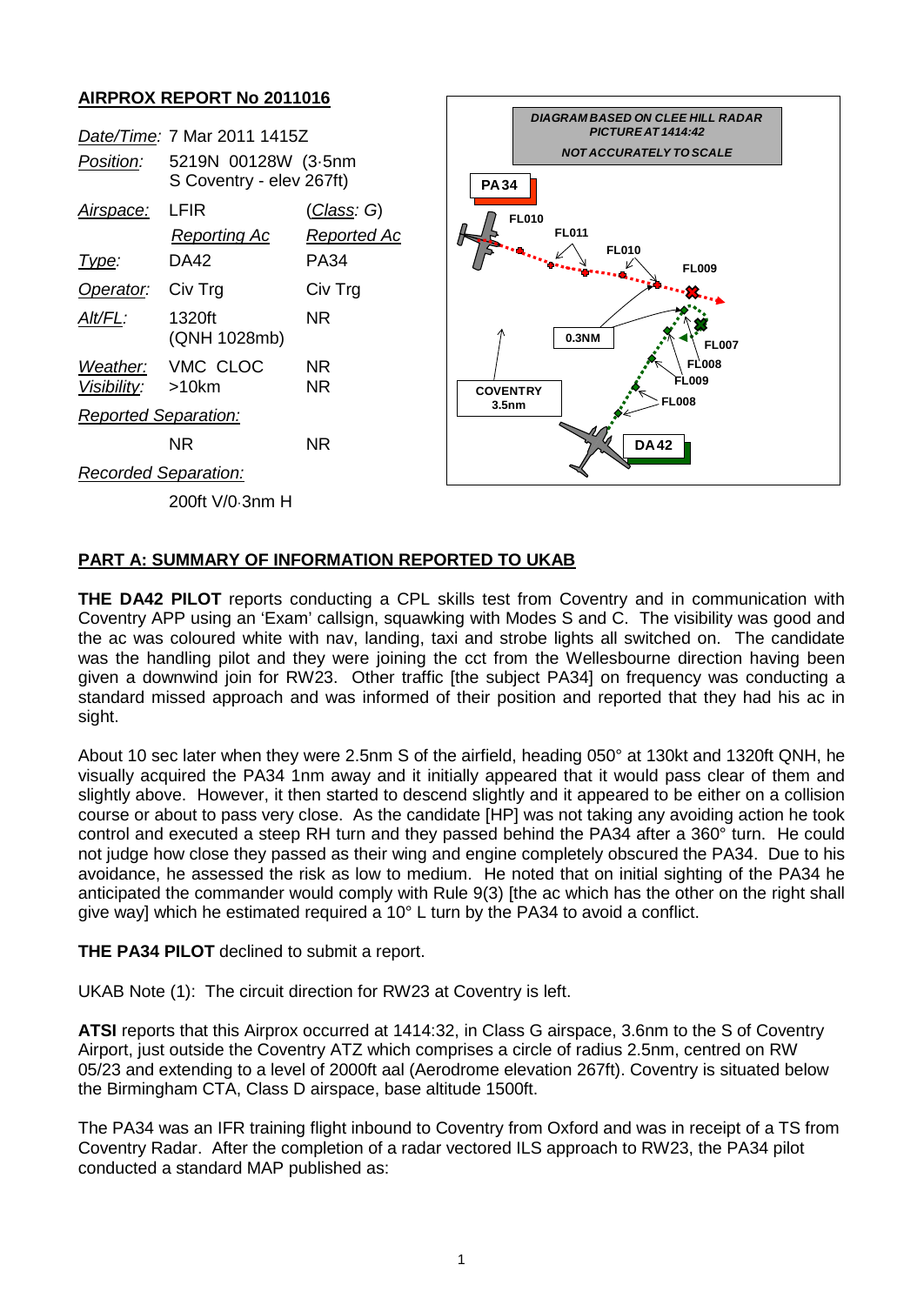'Climb to 1500. Straight ahead to 765 or I-CT DME 1 outbound whichever is later, NO DME; straight ahead to 1265, then turn left to track 179° to intercept VOR DTY R304 towards DTY VOR. When within DTY DME 14 (HON DME9 or more) turn left to NDB(L) CT and continue climb to 2000 or as directed.'

The DA42 was returning to Coventry Airport from the SSW after a local VFR (CPL skills test) exam flight in the vicinity of Wellesbourne Mountford, situated 12nm SSW of Coventry.

The Coventry primary radar data source is the local S511, with an SSR feed from NATS, Clee Hill radar. The Radar controller was providing an Approach Radar Control service with a 30nm range displayed on the radar.

CAA ATSI had access to RTF and radar recordings, together with reports from the controller and DA42 pilot; no report was available from the PA34 pilot.

The METAR was:

EGBE 071350Z 09004KT 050V140 CAVOK 09/M00 Q1029=

At 1218 the DA42 departed VFR from Coventry towards Wellesbourne, in receipt of a BS, in order to complete a CPL skills test. The ac flight progress strip indicated that the ac transferred to Wellesbourne Info at 1220

At 1400:46, the PA34, called Coventry Radar, squawking 4376, in receipt of information 'Uniform' and heading 350°; at the request of the pilot, a TS was agreed, with vectors for the ILS RW23 and QNH 1029. Following an ILS the PA34 pilot requested a standard MAP towards DTY and then a return to Oxford.

The PA34 was given descent to an alt of 2000ft and, at 1406:02, the Coventry Radar controller passed the missed approach instructions, *"(PA34)c/s on the go around it'll be a standard missed approach procedure until one four D M E from Daventry initially not above altitude one thousand five hundred feet".* The PA34 pilot's initial readback needed to be clarified by the controller and a correct readback was obtained. The PA34 was vectored onto the ILS and at 1407:38, the pilot reported localiser established. The PA34 pilot was given further descent on the glide path and asked to report at 4nm DME. At 1409:53, as the PA34 reached 3.9nm from touchdown, the controller instructed the PA34 to continue the approach and, at 1410:22 he passed go around instructions, *"(PA34)c/s cleared for a low approach report going around off runway two three one three zero at three knots*".

At 1410:48, the DA42 estabished contact with Coventry and requested rejoin, *"(DA42)c/s just ???? from Wellesbourne er to er Coventry for rejoining";* the radar recording showed the DA42, 10nm SSW of Coventry squawking 7000. Radar responded, *"Roger (DA42)c/s route to the field VFR QNH one zero two nine";* this was correctly acknowledged and the controller allocated a squawk of 0260 which was correctly acknowledged. At 1411:38, the DA42 transponder code changed to 0260 while the ac was 9nm SSW of the airfield.

Although not considered to be a factor in the Airprox, it is noted that the DA42 pilot did not request, nor did the controller specify, a level of service. On being informed of this the controller was suprised, as he always attempts to specify a level of service. The ac's flight progress strip indicated that a BS was being provided and the controller considered that the outbound agreement 2hr previously might have been a factor.

At 1412:08, the PA34 reported going around.

At 1412:22 Radar passed joining instructions to the DA42, *"(DA42)c/s position downwind lefthand runway two three the Q N H one zero two nine"* , this was acknowledged correctly and at 1412:42 Radar passed TI, *"Roger information for you a P A thirty four just going around off Runway two three standard missed approach";* the DA42 pilot responded, *"Roger looking".*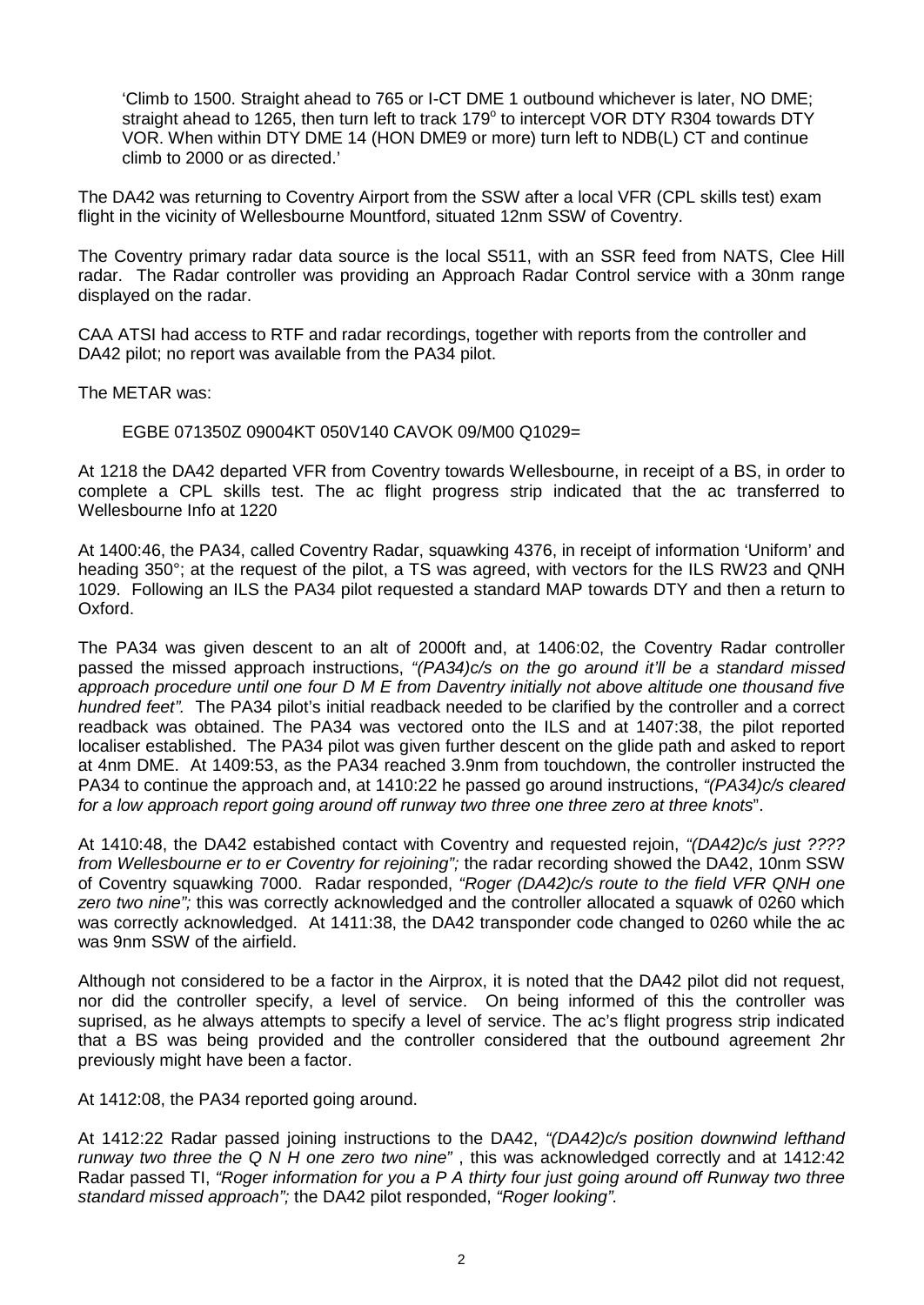The controller was asked whether he considered that the VFR pilot would have been familiar with the standard MAP and, although he acknowleged that better information could have been passed, he considered that the exam instructor would have been familiar with the standard missed approach.

At 1412:55, Radar passed TI to the PA34, *"(PA34)c/s traffic er just called me inbound to the field from the southwest it's a D A forty two VFR er level unknown"* and this was acknowledged by the pilot; the radar recording indicated that the DA42 was at FL009 with the PA34 was passing FL008 on the climb out.

At 1413:07, Radar advised the PA34, *"...that contact is believed to be in your left eleven o'clock at a range of three miles*" and this was acknowledged by the pilot. At 1413:12, the radar recording showed the PA34 commencing a left turn off the RW centreline; the distance between the ac was 4.6nm.

At 1413:32, Radar updated the PA34 on the position of the DA42, *"(PA34)c/s that traffic converging from your er righthand side now right one o'clock a mile and a half about to join downwind indicating one thousand three hundred feet unverified".* The PA34 pilot responded*, "Roger we're visual (PA34)c/s".* The radar recording showed the range between the ac was 3.7nm.

At 1413:45, the DA42 was advised, *"(DA42)c/s the PA thirty four just gone around on your lefthand side is visual with you".* The DA42 pilot replied, *"Roger that er (DA42)c/s".* The radar recording showed the distance between the ac was 2.7nm, with the PA34 in a left turn indicating FL011 (converts to altitude 1500ft on QNH 1029, with 1mb equal to 27ft) and the DA42 indicating FL009 (1300ft). The DA42 pilot's report indicated that the PA34 was sighted at about this time, (i.e. 10sec after the PA34 pilot's sighting report); the report gives the first sighting distance as 1nm.

At 1414:03, the DA42 was transferred to the TWR frequency and the radar recording showed the ac converging at a distance of 1.7nm with a vertical separation of 200ft.

The DA42 pilot's report indicated that the pilot initially considered that the PA34 would pass clear, but stated that it started to descend. At 1414:24, Mode C showed the minimum vertical separation between the two ac decrease to 100ft as the PA34 Mode C changed from FL011 to FL010, with the DA42 indicating FL009. The next radar return showed the vertical separation as 200ft.

At 1414:32, the radar recording showed the two ac in close proximity, with the PA34 crossing the DA42 from left to right and 200ft above. At 1414:41 the radar recording shows the DA42, 0.3nm S of the PA34, commencing a right hand orbit, with the respective ac Mode C readouts indicating a vertical distance between the ac of 200ft. The DA42 completed the orbit and then set course at 1415:05 and the first call to the TWR was made at 1415:12.

The controller was asked if he considered giving the PA34 a heading, as a method of traffic management under a TS; he indicated that had the pilot requested a DS, he would have applied a more positive method of control; however, in formulating a plan in CAVOK weather and the (training) PA34's request for missed approach, he was content that he passed appropriate TI and this TI resulted in the PA34 pilot aquiring visual contact with the DA42.

The controller was also asked whether he thought that it might have been appropriate to retain control of the DA42 until after the two ac had passed, he indicated however, that the DA42 was under a BS, appropriate TI had been passed and there was a need to transfer it to TWR for integration into the circuit.

In good weather conditions, the PA34 had requested a missed approach procedure as part of a training exercise; it was in receipt of a TS and the controller passed TI regarding the DA42, which resulted in the PA34 pilot aquiring the DA42 visually. MATS, Part 1, Section 1, Chapter 11, states: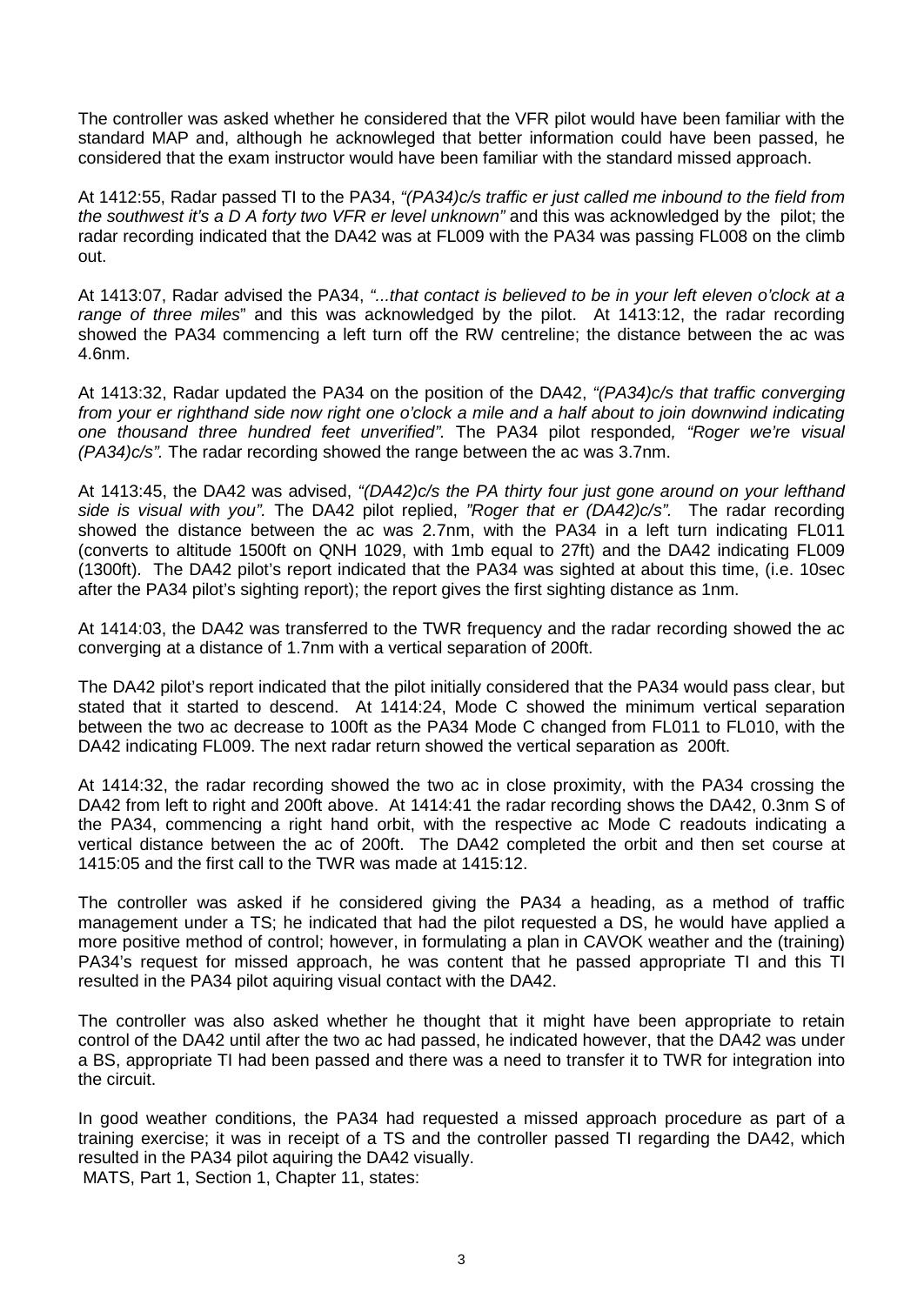'A Traffic Service is a surveillance based ATS, where in addition to the provisions of a Basic Service, the controller provides specific surveillance derived traffic information to assist the pilot in avoiding other traffic. Controllers may provide headings and/or levels for the purposes of positioning and/or sequencing; however, the controller is not required to achieve deconfliction minima, and the avoidance of other traffic is ultimately the pilot's responsibility.

The controller shall pass traffic information on relevant traffic, and shall update the traffic information if it continues to constitute a definite hazard, or if requested by the pilot. However, high controller workload and RTF loading may reduce the ability of the controller to pass traffic information, and the timeliness of such information.'

The DA42, in receipt of a BS, was passed TI regarding the PA34 prior to its transfer to the TWR frequency. MATS Part 1, Section 1, Chapter 11, Page 4, Paragraph 3.1.1, states:

'A Basic Service is an ATS provided for the purpose of giving advice and information useful for the safe and efficient conduct of flights. This may include weather information, changes of serviceability of facilities, conditions at aerodromes, general airspace activity information, and any other information likely to affect safety. The avoidance of other traffic is solely the pilot's responsibility.'

and Part 1, Section 3, Chapter 1, Page 5, states:

'8.1 Approach Control shall retain all arriving VFR flights under its jurisdiction until appropriate traffic information on IFR flights and other VFR flights has been issued and co-ordination effected with Aerodrome Control.

8.3 Approach Control must ensure that VFR flights are transferred in sufficient time for Aerodrome Control to pass additional information in respect of local traffic.'

The Coventry Radar controller passed TI to both ac and the PA34 reported seeing the DA42.

The written report from the DA42 pilot, indicated that after seeing the PA34, the pilot initially considered the PA34 would pass clear, but became concerned when the PA34 started to descend slightly. From the radar recording and the PA34 pilot's report, the data available would indicate that the PA34 appeared to descend momentarily, just prior to the Airprox occurrence.

## **PART B: SUMMARY OF THE BOARD'S DISCUSSIONS**

Information available included reports from the DA42 pilot, transcripts of the relevant RT frequencies, radar recordings, reports from the air traffic controller involved and reports from the appropriate ATC authorities.

The Board considered the PA34 pilot unprofessional in declining to submit a report, thereby limiting the investigation.

The Board was briefed on the complexities of the airspace and MAP for RW23 at Coventry. Members were also briefed by the CAA Flight Ops Advisor that, although an Examiner is Captain of the ac and ultimately responsible for its safety, he has very little other operating responsibility and it is assumed the candidate is fully responsible for all tasks concerning the operation of the ac.

Although engaged on differing activities, with both pilots in receipt of an ATS while in the vicinity of Coventry, this was essentially an encounter in Class G airspace where the ROA and the 'see and avoid' principle applied. Further, since the PA34 had the DA42 on its right throughout, notwithstanding that it was under IFR and the DA42 was VFR, the former should have given way. Consideration of why the PA34 crew elected to 'stand on' having seen the DA42 was limited to conjecture due to the absence of a report from the pilot. A Member suggested that since the PA34